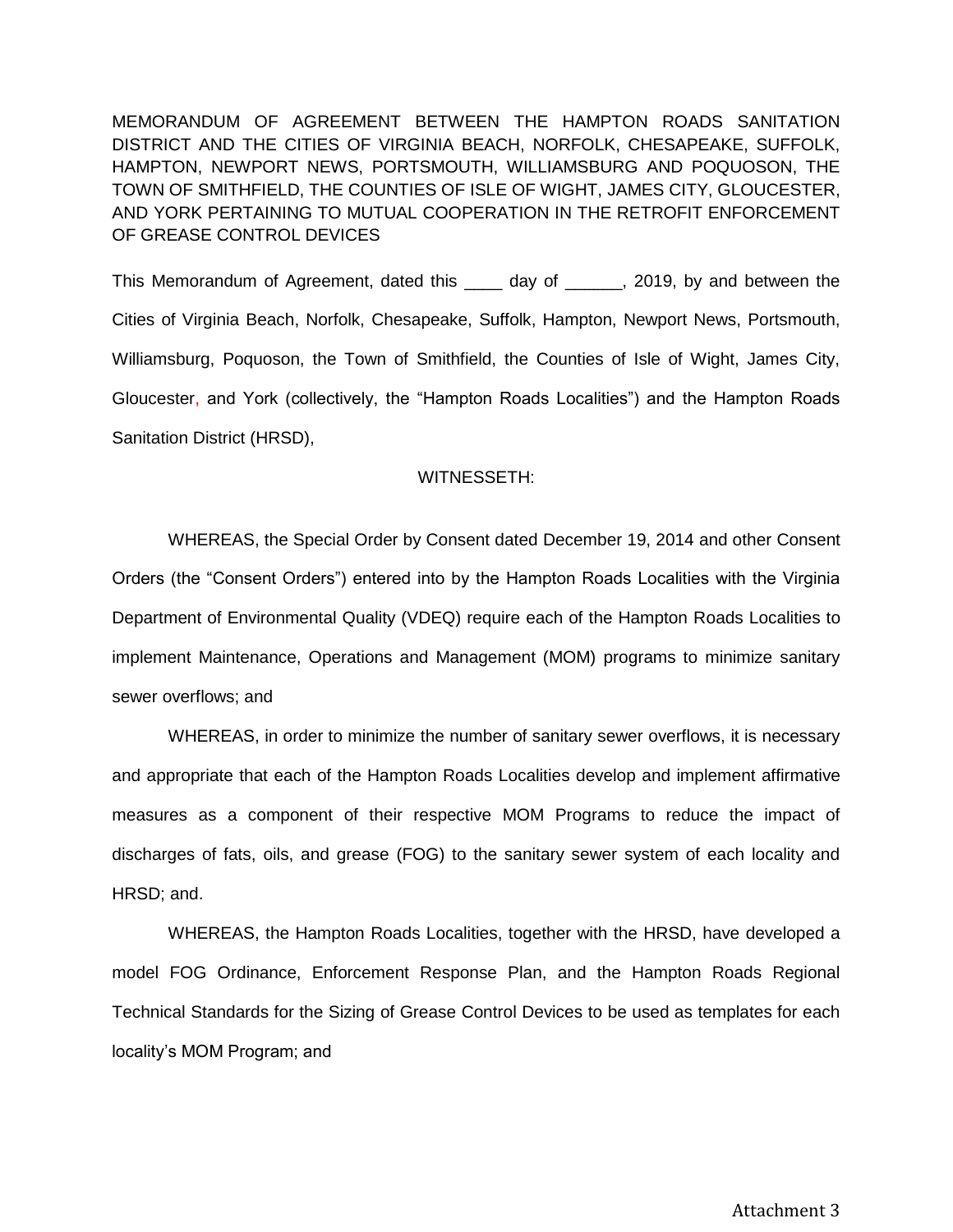WHEREAS, it is anticipated, however not mandated, that each of the Hampton Roads Localities will adopt a FOG Ordinance, Enforcement Response Plan and Design Standards; and

 WHEREAS, FOG discharged into the sanitary sewer system from Food Service Establishments (FSEs) are known to cause or contribute to sanitary sewer blockages and to cause or contribute to a significant percentage of all overflows in the sanitary sewer systems of the Hampton Roads Localities and HRSD; and

 WHEREAS, the installation and proper maintenance of grease control devices (GCDs) in FSEs is necessary to aid in preventing the introduction and accumulation of FOG into the sanitary sewer system that may contribute to sanitary sewer blockages and obstructions; and

 WHEREAS, within each of the Hampton Roads Localities, there are FSEs that were constructed prior to the adoption of the Virginia Uniform Statewide Building Code (VUSBC) provision requiring a GCD; and

WHEREAS, Chapter 66 of the 1960 Acts of Assembly, as amended from time to time, and Section 301 (d) of HRSD's Industrial Wastewater Discharge Regulations provide HRSD with the legal authority to require existing FSEs that are grandfathered from the requirements of the Virginia Uniform Statewide Building Code pertaining to GCDs to retrofit such establishments with GCDs meeting the requirements of the VUSBC; and

 WHEREAS, by entering into this Memorandum of Agreement, the parties seek to establish a procedure by which Hampton Roads Localities and HRSD mutually cooperate in ensuring the installation or upgrade of GCDs in FSEs requiring such devices;

NOW, THEREFORE, THE PARTIES DO HEREBY MUTUALLY AGREE AS FOLLOWS:

1. The City or County shall:

(a) As necessary, determine if a FSE is contributing FOG to the sanitary sewer system;

(b) In the event the City or County is unable to secure compliance by such means as it deems appropriate, notify HRSD of enforcement actions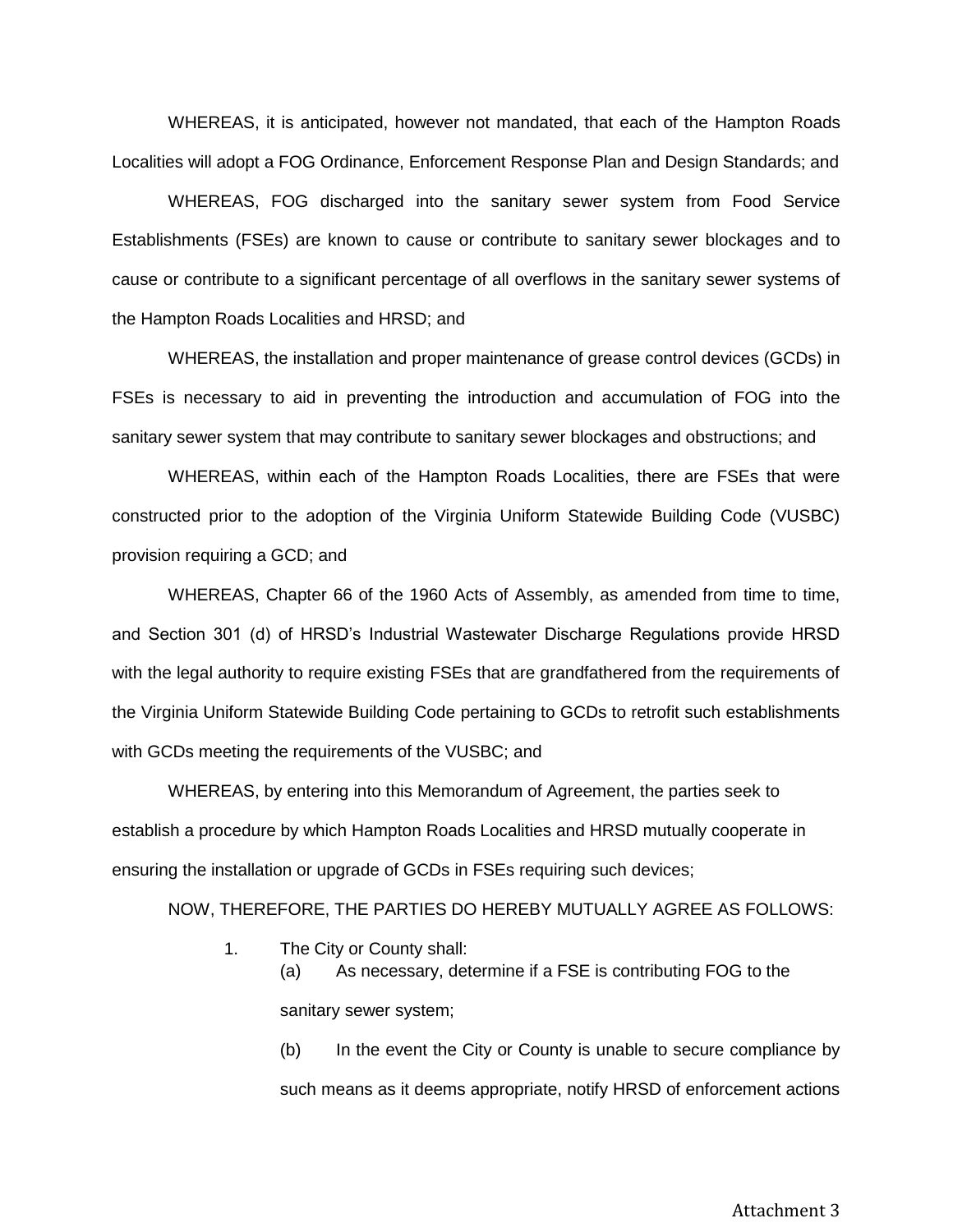taken to date and request HRSD, in writing, to inspect the FSE and to proceed with action to cause compliance;

(c) Be responsible for issuance of any required building permits and performing future inspections of GCDs as part of its FOG control program; and

2. HRSD shall:

(a) Perform an inspection of the FSE within a reasonable time of the date such inspection was requested by the City or County;

(b) Initiate appropriate enforcement action in accordance with the HRSD Enforcement Response Plan and send an electronic copy of the enforcement action to the City or County;

(c) Require the installation or upgrade of a GCD if a FSE is determined to be contributing FOG to the sanitary sewer system.

3. The parties hereby also agree as follows:

(a) The effective date of this Memorandum of Agreement between HRSD and the individual County or City shall be the date on which the latter of the parties executes this Memorandum of Agreement;

(b) This Memorandum of Agreement contains the whole of the terms governing the matters referred to in this Memorandum of Agreement;

(c) The parties shall not be bound by any terms written or stated prior to the creation of this Memorandum of Agreement and not expressly incorporated into this Memorandum of Agreement; and

(d) Any party hereto may withdraw from this Memorandum of Agreement, either wholly or as to any other party, at any time upon written notice to all other parties, and shall thereafter incur no further obligations hereunder.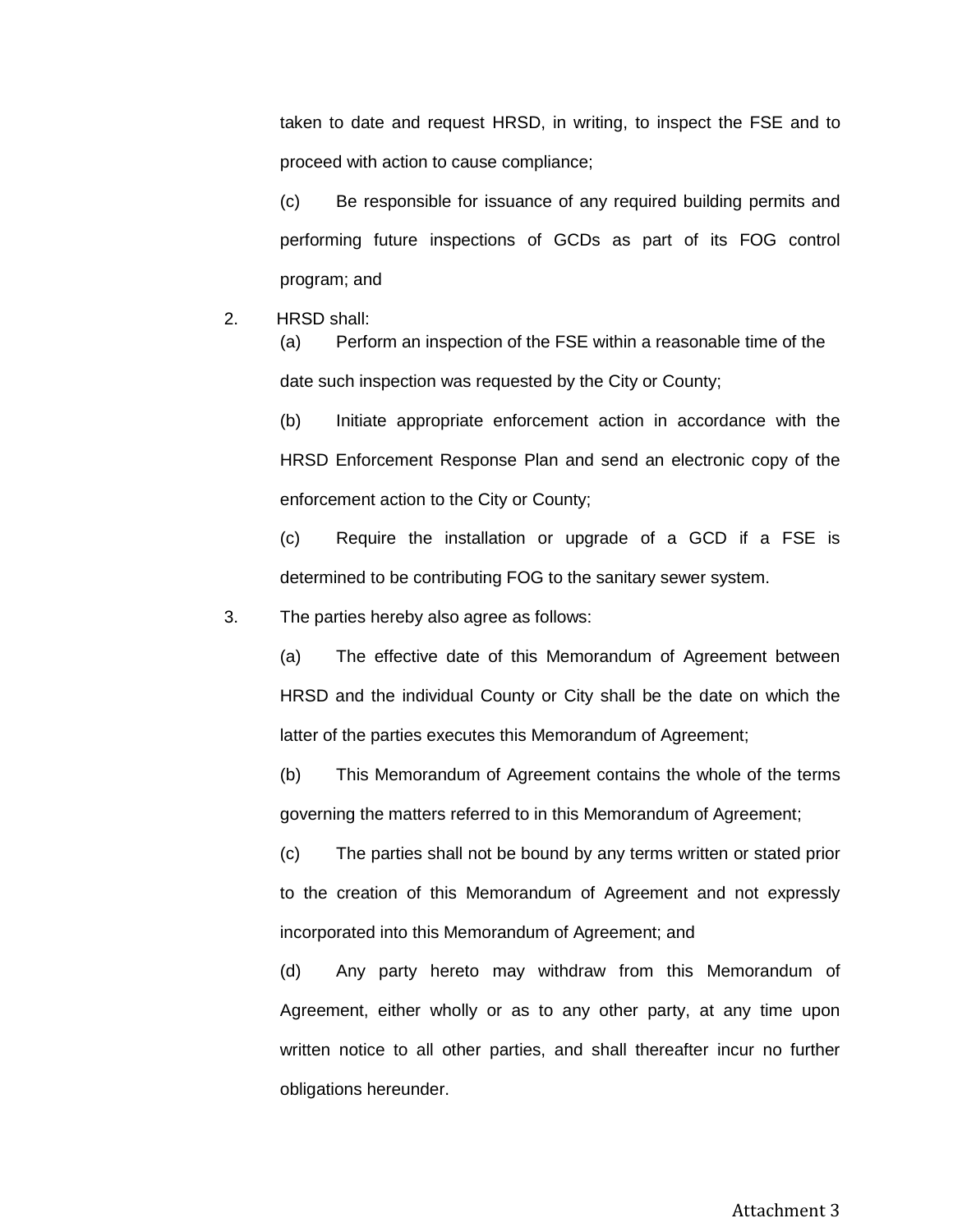## **LIST OF SIGNATORIES**

CITY OF CHESAPEAKE

GLOUCESTER COUNTY

CITY OF HAMPTON

ISLE OF WIGHT COUNTY

JAMES CITY COUNTY

CITY OF NEWPORT NEWS

CITY OF NORFOLK

CITY OF POQUOSON

CITY OF PORTSMOUTH

CITY OF SUFFOLK

CITY OF VIRGINIA BEACH

CITY OF WILLIAMSBURG

YORK COUNTY

TOWN OF SMITHFIELD

HAMPTON ROADS SANITATION DISTRICT

This listing of participants is followed by the signature page to be completed by each party.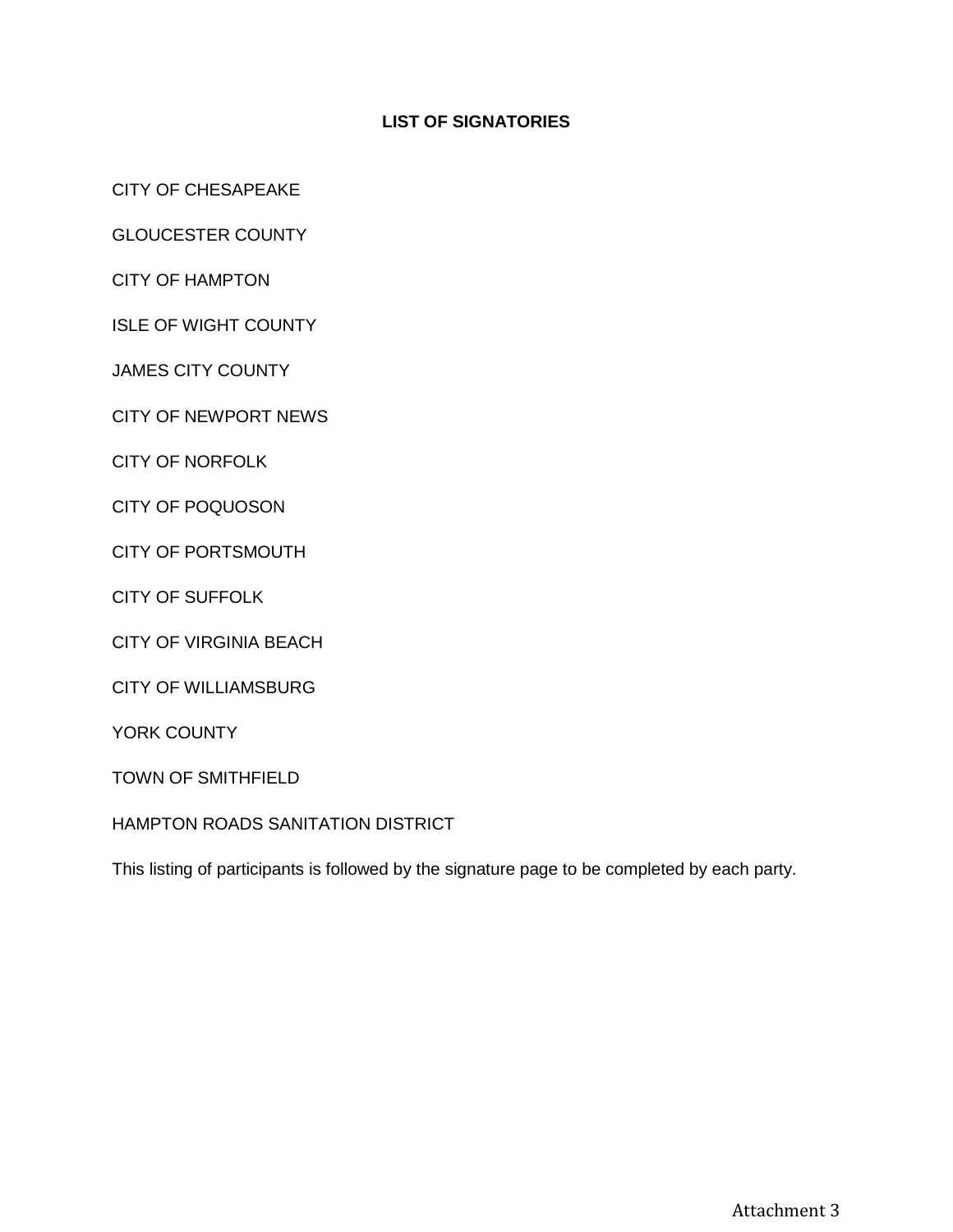IN WITNESS WHEREOF, the Party has caused this Agreement to be executed by their duly authorized officials as shown below.

**HRSD** 

By:\_\_\_\_\_\_\_\_\_\_\_\_\_\_\_\_\_\_\_\_\_\_\_\_\_\_\_\_\_ Edward G. Henifin, P.E.

Date:\_\_\_\_\_\_\_\_\_\_\_\_\_\_\_\_\_\_\_\_

Attest:\_\_\_\_\_\_\_\_\_\_\_\_\_\_\_\_\_\_\_

## **(ELECTRONIC SIGNATURES OF ALL PARTIES TO THE AGREEMENT WILL BE CONSOLIDATED ON THIS PAGE IN THE FINAL DOCUMENT)**